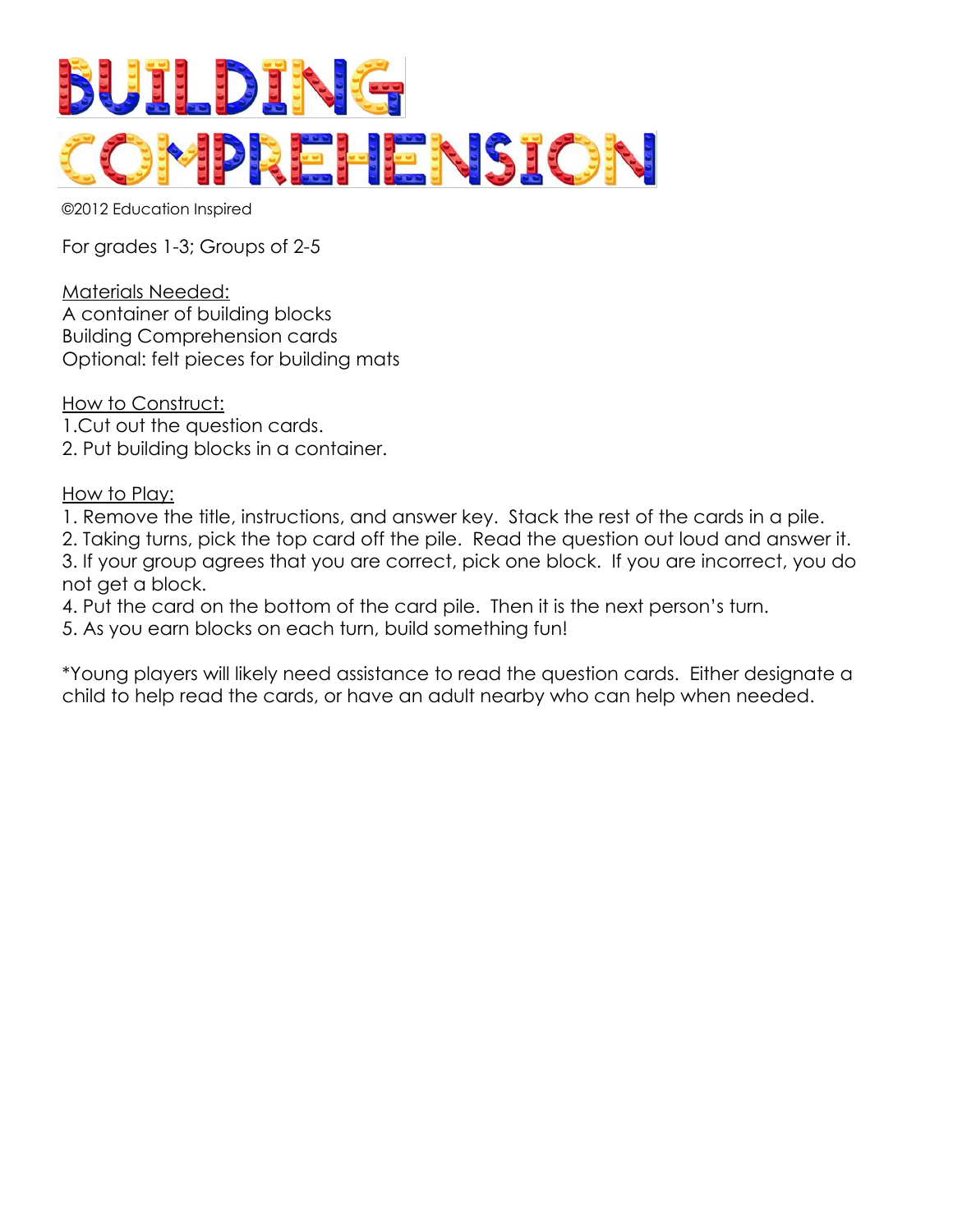| BUILDING<br>COMPREHENSION<br>Shadrach, Meshach, and<br>Abednego<br>©2012 Education Inspired                                                                                                                                                                                                                                                                  | For grades 1-3; Groups of 2-5<br>How to Play:<br>Remove the title, instructions, and answer<br>key. Stack the rest of the cards in a pile.<br>Taking turns, pick the top card off the<br>pile. Read the question out loud and<br>answer it. If your group agrees that you<br>are correct, pick one block. Put the card<br>on the bottom of the card pile. Then it is<br>the next person's turn. As you earn blocks<br>on each turn, build something fun! |
|--------------------------------------------------------------------------------------------------------------------------------------------------------------------------------------------------------------------------------------------------------------------------------------------------------------------------------------------------------------|----------------------------------------------------------------------------------------------------------------------------------------------------------------------------------------------------------------------------------------------------------------------------------------------------------------------------------------------------------------------------------------------------------------------------------------------------------|
| Answer Key<br>1. a gold idol<br>2. bow to the idol<br>3. they didn't bow<br>4. most of the people did bow<br>5. God says only worship Him<br>6. they were thrown in the fire<br>7. made it extra hot<br>8. walked around<br>9.4 people<br>10. God<br>11. they were not hurt at all<br>12. various answers<br>©2012 Education Inspired<br>13. various answers | How can we use what<br>we learned from this<br>story to help us live a<br>life that makes God<br>happy?<br>13<br>@2012 Education Inspired                                                                                                                                                                                                                                                                                                                |
| What did King<br>Nebuchadnezzar<br>have built?<br>1<br>©2012 Education Inspired                                                                                                                                                                                                                                                                              | What did King<br>Nebuchadnezzar tell<br>all the people to do?<br>2<br>©2012 Education Inspired                                                                                                                                                                                                                                                                                                                                                           |
| What did Shadrach,<br>Meshach, and<br>Abednego do when it<br>was time to bow down<br>to the idol?<br>3<br>©2012 Education Inspired                                                                                                                                                                                                                           | What did most of the<br>people do when it<br>was time to bow down<br>to the idol?<br>©2012 Education Inspired                                                                                                                                                                                                                                                                                                                                            |